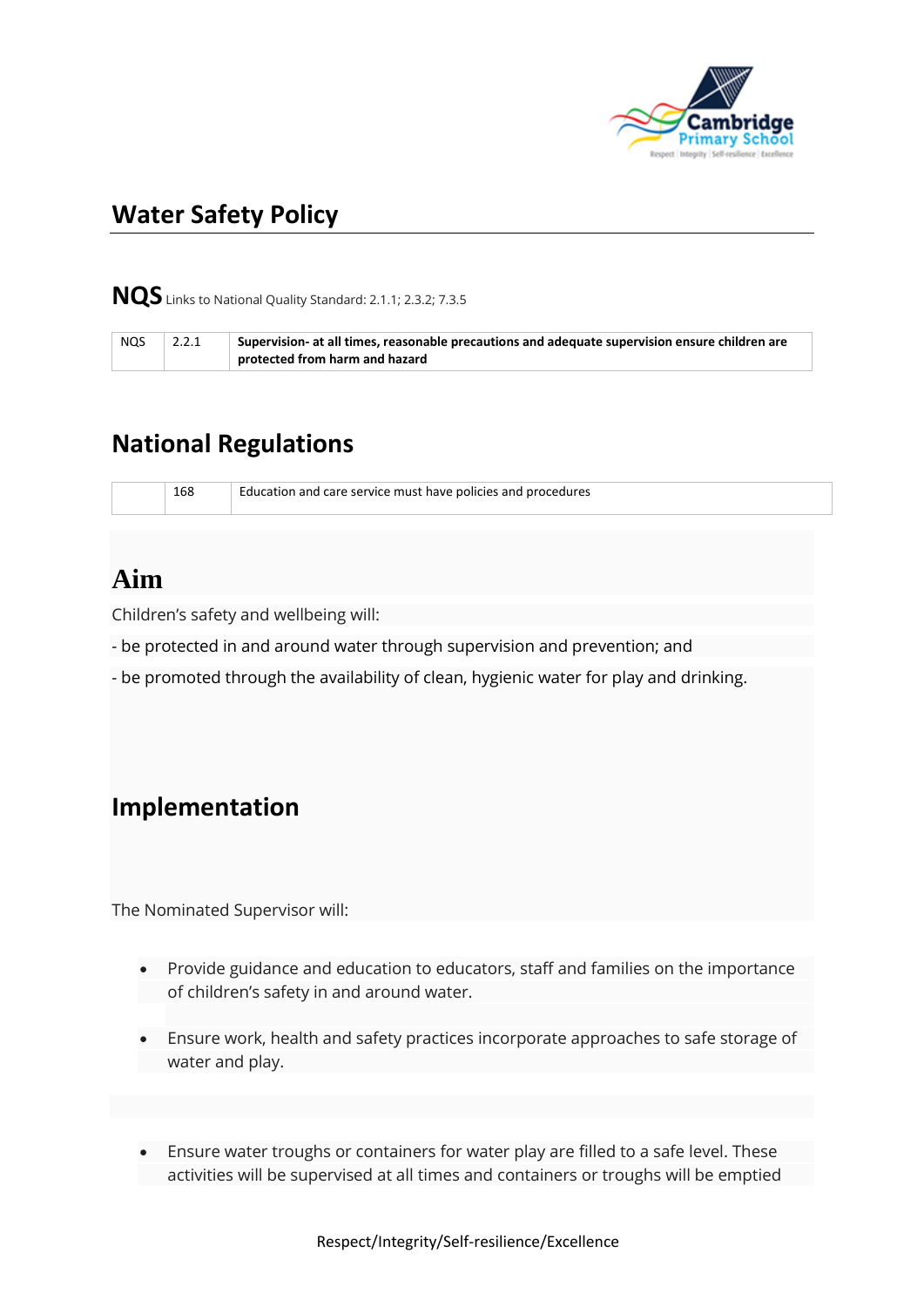

onto garden areas after use. Children will be discouraged from drinking from these water activities.

- Teach children about staying safe in and around water.
- Empty buckets used for cleaning immediately after use. No buckets are left in play areas or accessible to children.
- Provide a source of clean drinking water at all times (own drink bottles from home or access water cups). This water will be supervised to ensure that it is safe and hygienic for consuming.
- The safety and supervision of children in and around water is of the highest priority.
- This relates to water play, excursions near water, hot water, drinking water and hygiene practices with water.
- Children will be supervised at all times during water play experiences.

#### **Operational Safety**

- Grey water systems or water tanks will be labelled with "do not drink" signage and the children will be supervised in this area to make sure they are not accessing this water for drinking. Educators will discuss with the children that this water is for the purpose of play and not for consumption.
- Hot water accessible to children will be maintained at the temperature of 43.5oC. Thermostatic valves to be tested and serviced annually by a plumber.
- A risk assessment will be conducted prior to any excursion taking place. Particular attention will be focused upon water safety where the excursion is near a body of water.
- Adults will not consume hot drinks around children.
- Water for pets at the setting must be changed regularly and only be accessible to children when adults are present.